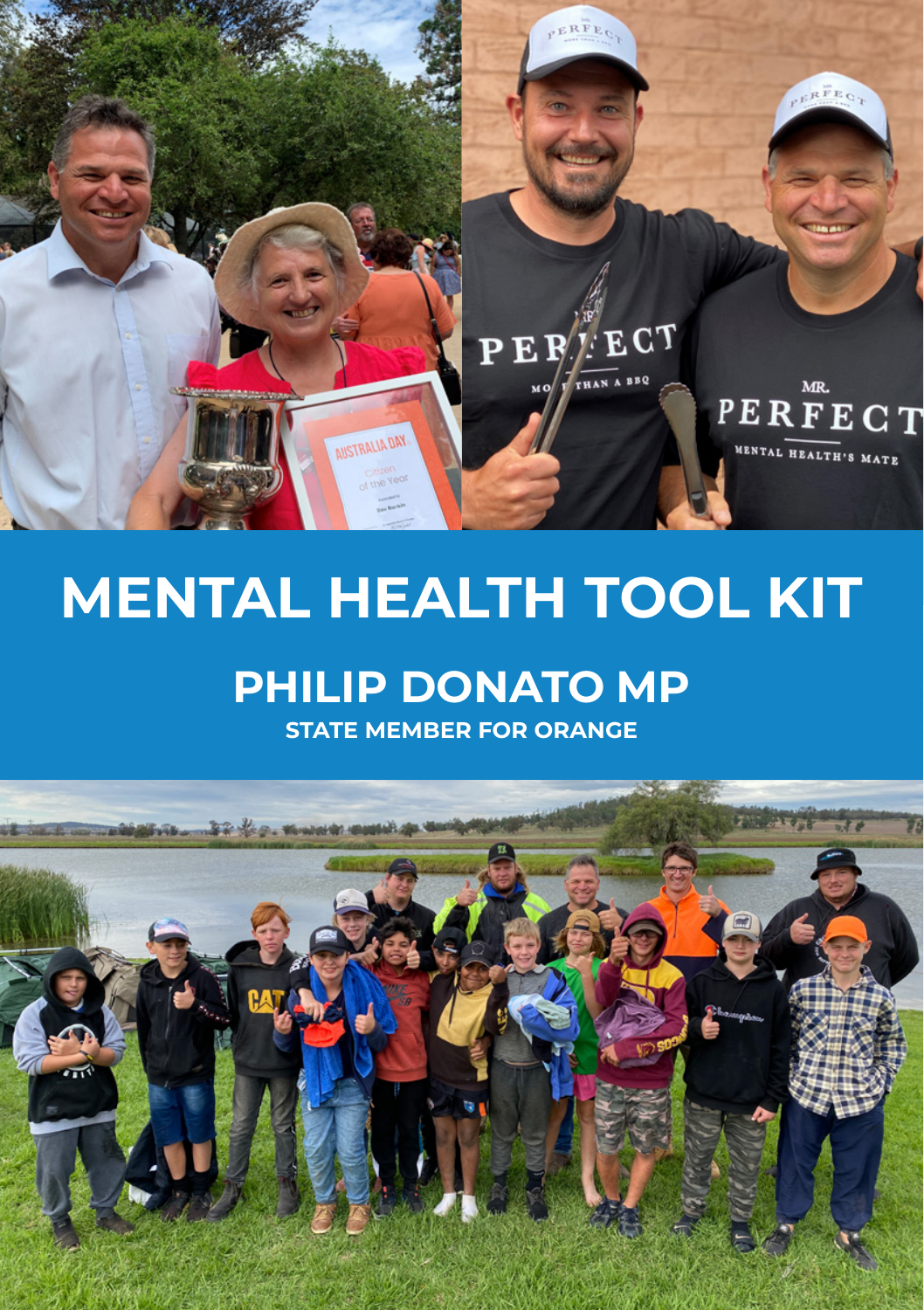**As an advocate for mental health awareness and improved mental health services in regional areas, I believe that now more than ever we need to move past the stigma surrounding mental health in order to take care of ourselves and others.** 

**Given the amount of change we have faced recently in our regional area – droughts, floods, storms and the Coronavirus – it is more important than ever that we as a community keep an eye on our friends and family, and seek support for ourselves or our loved ones when we need it.** 

**That's why my office has collated some key mental health resources that can be used by people in our electorate. It is by no means an exhaustive list, rather an ever-evolving resource. My hope is that it will provide you and your family with a useful starting point for any mental health-related concerns.** 

**Please note that if in doubt, the best place to start is by ringing the NSW Mental Health Line on 1800 011 511 as they provide an extensive referral service, or call your nearest hospital. Lifeline is available 24/7 on 13 11 14 for anyone experiencing a personal crisis. Of course, in the case of emergency when you or someone you know is at risk of harm, please always ring 000.**

**If your non-profit mental health organisation is not included on this list, please email me at [orange@parliament.nsw.gov.au](mailto:orange@parliament.nsw.gov.au) or phone my office on 6362 5199.**

**All the best to you and your family.**

Plilifs

**PHIL DONATO MP** MEMBER FOR ORANGE

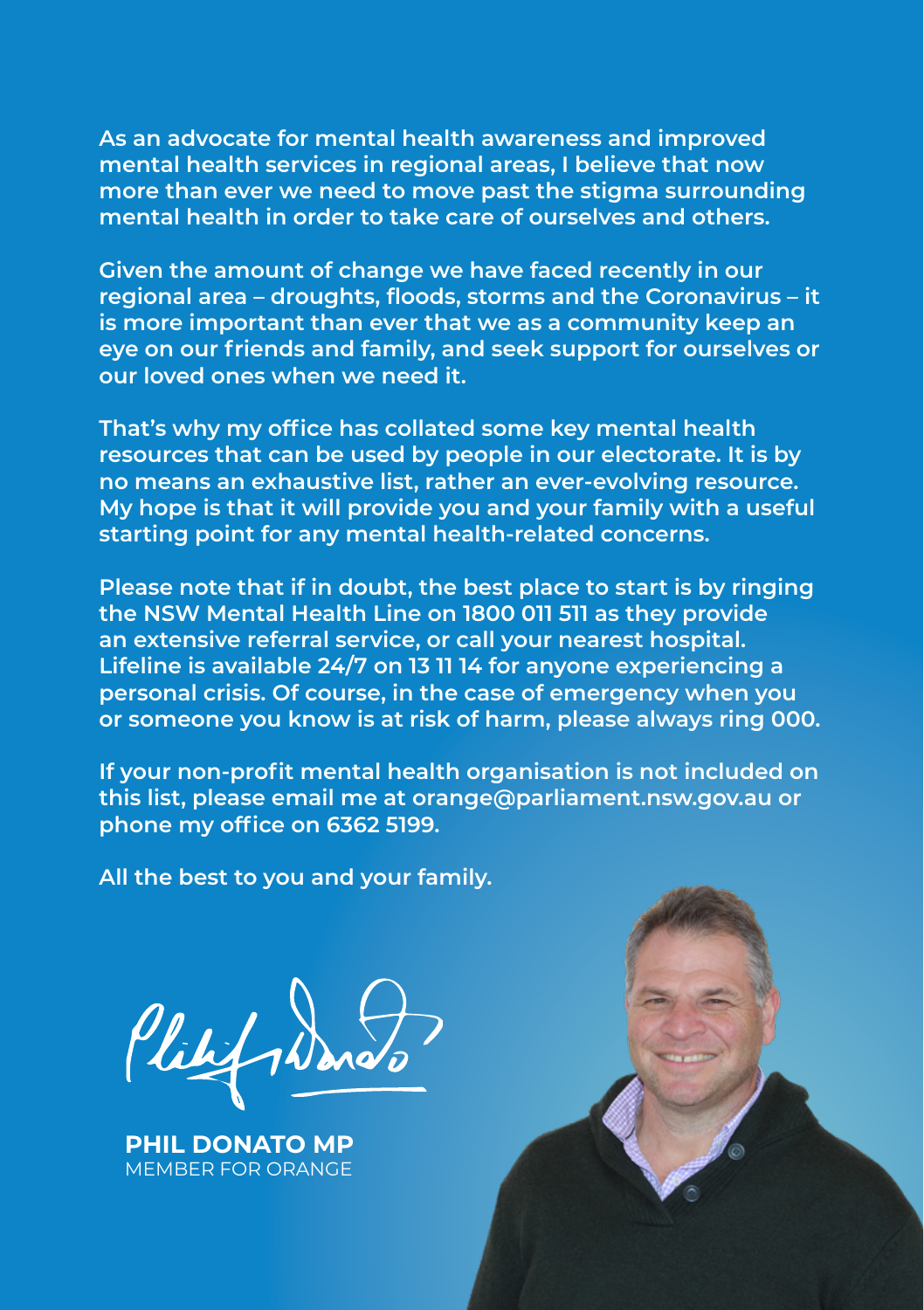## **CONTENTS**

| <b>Crisis/Emergency</b>                      | 4  |
|----------------------------------------------|----|
| <b>National And Statewide Services</b>       | 4  |
| <b>Central West Services</b>                 | 7  |
| Cabonne                                      | 8  |
| Forbes                                       | 8  |
| Orange                                       | 8  |
| Parkes                                       | 10 |
| <b>Online Resources</b>                      | 11 |
| <b>Social/Connection-Based Organisations</b> | 13 |
| Cabonne                                      | 13 |
| <b>Forbes</b>                                | 13 |
| Orange                                       | 13 |
| Parkes                                       | 14 |
| <b>Public Hospitals</b>                      | 15 |

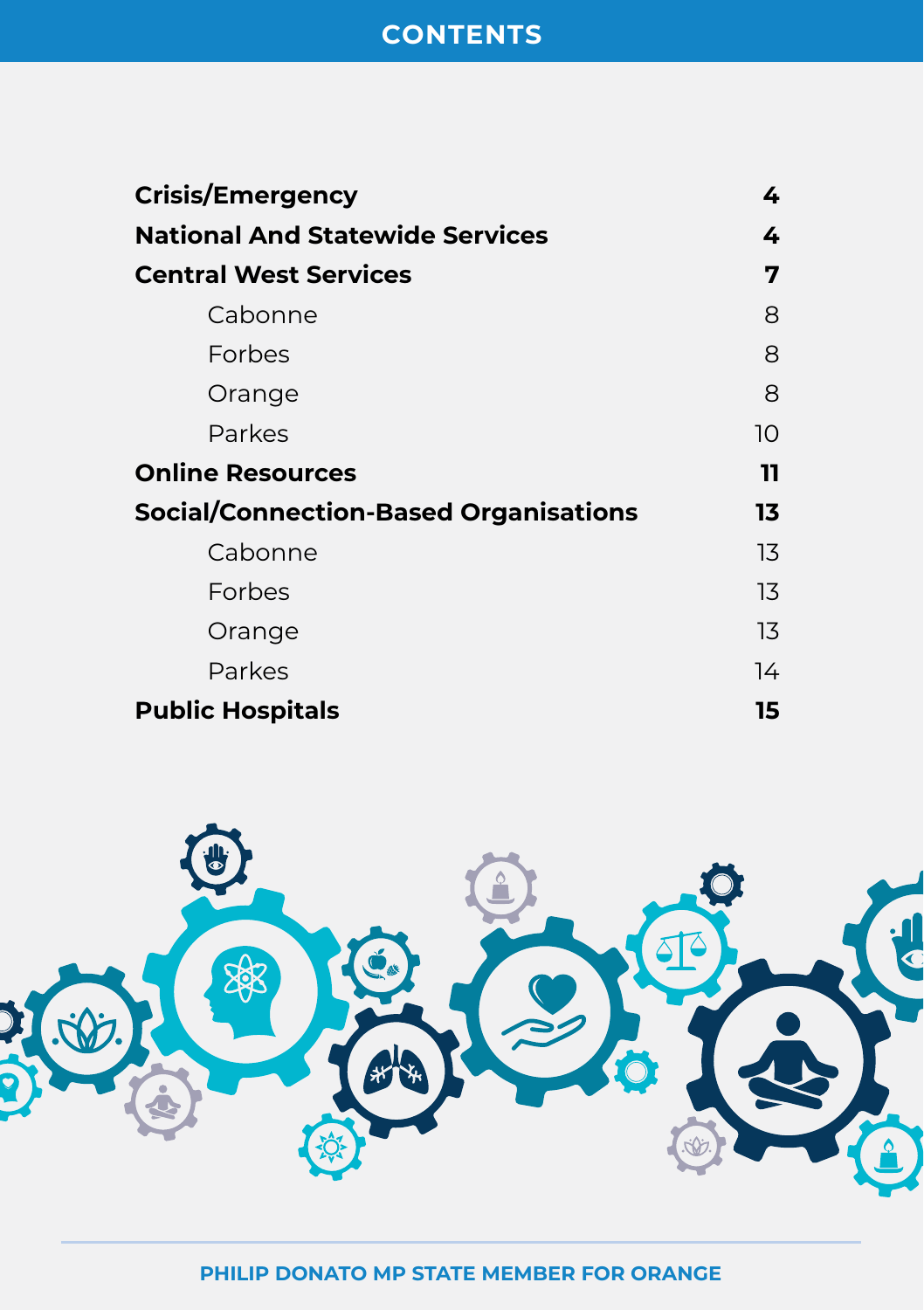### <span id="page-3-0"></span>**Lifeline 131 114 (24/7)**

Lifeline is a national charity providing all Australians experiencing a personal crisis with access to 24 hour crisis support and suicide prevention. Go to: [lifeline.org.au](http://lifeline.org.au)

### **Mental Health Crisis Number 1800 011 511 (24/7)**

Offers professional help and advice as well as referrals to local mental health services. It is staffed by mental health professionals who will ask questions to determine if you, or the person you are concerned about, need ongoing mental health care, and how urgently it is needed. The staff can put you in contact with the most relevant mental health service for children, teens, adults and older people.

## **Suicide Call Back Service 1300 659 467 (24/7)**

This is a free, nationwide professional telephone and online counselling service for anyone affected by suicide. Go to: [suicidecallbackservice.org.au](http://suicidecallbackservice.org.au)

**If someone is at immediate risk of attempting to harm themselves or someone else, ring 000.** 

## **NATIONAL AND STATEWIDE SERVICES**

#### **Alcohol and Drug Information Service (24/7) 1800 250 015**

Education, information referral, crisis counselling and support about illegal and legal drugs. Go to: [yourroom.health.nsw.gov.au](https://yourroom.health.nsw.gov.au/Pages/home.aspx)

#### **Australian Centre for Grief and Bereavement Support (ACGB)**

#### **1800 22 22 00**

ACGB offers a range of grief and trauma support for aged care residents, home care recipients, their families, friends, community workers and residential aged care staff and external organisations associated with aged care. Go to: [aged.grief.org.au](https://aged.grief.org.au/)

### **Beyond Blue 1300 224 636 (24/7)**

Beyond Blue provides information and support to help everyone in Australia achieve their best possible mental health, whatever their age and wherever they live. Available 24/7. You can also chat online at [online.beyondblue.org.au](https://online.beyondblue.org.au/#/chat/start)

## **Blue Knot Helpline 1300 657 380**

If you have experienced childhood trauma, you can speak with a Blue Knot Helpline trauma counsellor. Phone Monday – Sunday between 9am - 5pm, or via email [helpline@](mailto:helpline@blueknot.org.au) [blueknot.org.au](mailto:helpline@blueknot.org.au). Go to: [blueknot.org.au](http://blueknot.org.au)

## **Carer Gateway Counselling Service**

## **1800 422 737**

The Carer Gateway Counselling Service is a free service for carers. Each weekday, from 8am to 6pm, professional counsellors are waiting to talk through the concerns you have and how you feel about your carer role. Go to: [counselling.carergateway.gov.au](http://counselling.carergateway.gov.au)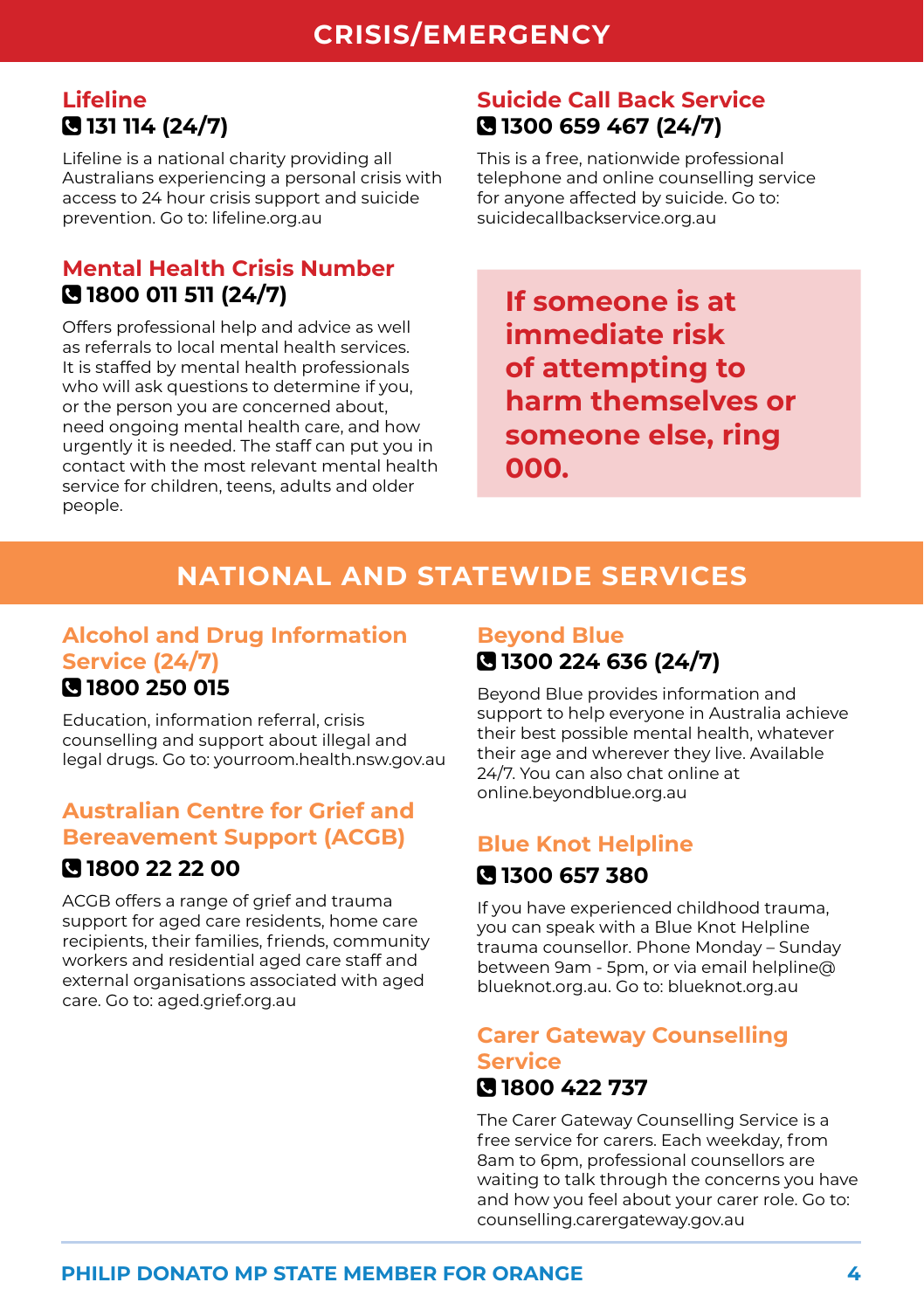#### **Centre for Rural & Remote Mental Health (CRRMH) 6363 8444**

The Centre is committed to improving the mental health, wellbeing and resilience of rural and remote residents. It conducts research and delivery of evidence based programs and services that improve mental health and wellbeing. Areas of focus include promotion of good mental health and prevention of mental illness, improving the mental health system to meet the needs of rural and remote areas, and understanding and response to rural suicide. Go to: [crrmh.com.au](https://www.crrmh.com.au/) 

### **Kids Helpline 1800 55 1800 (24/7)**

Kids Helpline provides free, confidential 24/7 online and phone counselling services for young people aged 5 to 25. Go to: [kidshelpline.](http://kidshelpline.com.au) [com.au](http://kidshelpline.com.au)

## **eheadspace 1800 650 890**

eheadspace provides free online and telephone support and counselling to young people 12 to 25, and their families and friends. Go to: [headspace.org.au](http://headspace.org.au) to chat online.

## **Mensline Australia 1300 78 99 78 (24/7)**

A telephone counselling service for men with relationship or family concerns. You can also chat online at [mensline.org.au](http://mensline.org.au)

#### **Mental Health Carers NSW 1300 554 660**

Mental Health Carers NSW (MHCN) provides support and education for carers in various ways, including their Carer Connections telephone service which is a local mental health service referral hotline (leave a voicemail with name, number and a short message for a call back). Go to: [mentalhealthcarersnsw.org](http://mentalhealthcarersnsw.org)

## **Mindspot 1800 61 44 34**

Mindspot is a free telephone and online service for Australians with anxiety and depression problems. It provides mental health screening assessments, therapistguided treatment courses and referrals to help people recover and stay well. Go to: [mindspot.org.au](http://mindspot.org.au)

## **National Dementia Helpline 1800 100 500**

Dementia Australia offers a free, confidential, professional counselling service for individuals, couples and professional carers at all stages of a dementia journey. Go to: [dementia.org.au/helpline](http://dementia.org.au/helpline)

## **NSW Domestic Violence Line (24/7)**

## **1800 65 64 63**

Counselling, advice, emergency accommodation, legal support services, medical services. Go to: [facs.nsw.gov.au/](http://facs.nsw.gov.au/domestic-violence/helpline) [domestic-violence/helpline](http://facs.nsw.gov.au/domestic-violence/helpline)

### **NSW Health Perinatal Infant Mental Health Services (PIMHS) 1800 011 511**

NSW Perinatal and Infant Mental Health Services (PIMHS) is a free, statewide mental health service that helps women and parents who: have a severe, acute or complex mental illness, or are at risk of recurrence; are pregnant or have a child under the age of two. Depending on where you live and your situation, this service is offered at clinics, hospitals, community health centres, at your home or via telehealth.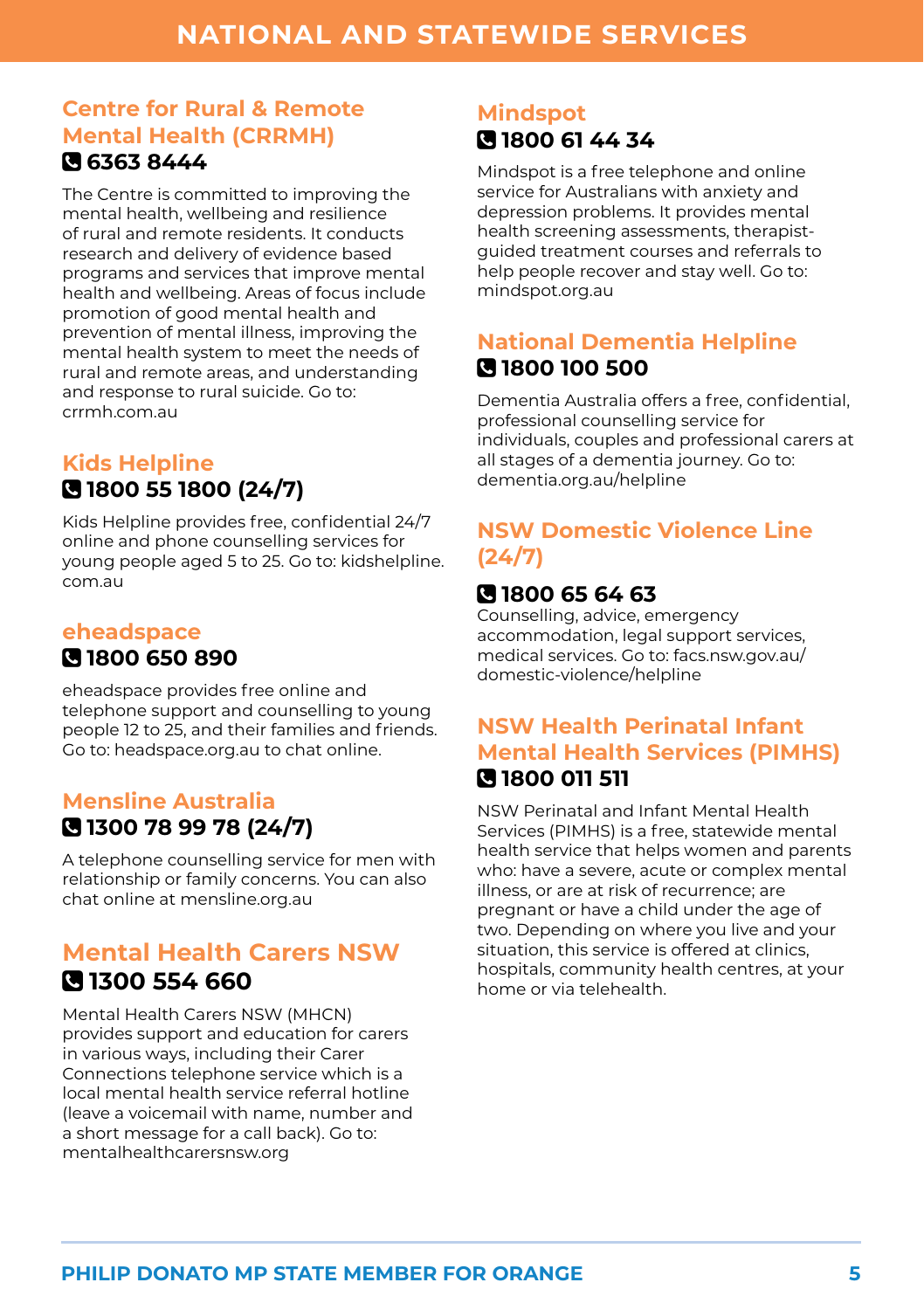#### **NSW Refugee Health Service 9794 0770**

This service provides early health assessments by refugee health nurses for newly arrived refugees; educates health service providers on refugee health and related issues; acts as a link between agencies working with refugees and health services; provides targeted health promotion programs for refugees; provides medical assessments and referrals through GP clinics, particularly for recent arrivals; facilitates and conducts research in refugee health; and advocates for health policies and appropriate services for refugees.

#### **Open Arms 1800 011 046**

Mental health and wellbeing support for current and ex-serving Australian Defence Force personnel and their families. Go to: [openarms.gov.au](http://openarms.gov.au)

## **PANDA 1300 726 306**

PANDA supports women, men and families across Australia affected by anxiety and depression during pregnancy and in the first year of parenthood. They also provide support relating to postnatal psychosis. Phone 9am to 7:30pm, Monday to Friday. Go to: [panda.org.au](http://panda.org.au)

## **Parent Line NSW**

#### **1300 1300 52**

Parent Line is a free telephone counselling and support service for parents and carers with children aged 0 to 18 who live in NSW. Go to: [parentline.org.au](http://parentline.org.au)

## **QLife 1800 184 527**

National counselling and referral service for the LGBTQI community. Alternatively go to [qlife.org.au](http://qlife.org.au) for webchat.

#### **Rape and Domestic Violence Services Australia**

Rape & Domestic Violence Services Australia offer expert, confidential telephone, online and face to face counselling to people of all genders who have experienced sexual, domestic or family violence, and specialist help for their supporters and those experiencing vicarious trauma. Go to: [rape](http://rape-dvservices.org.au)[dvservices.org.au](http://rape-dvservices.org.au)

#### **NSW Rape Crisis: 1800 424 017**

**Sexual Assault Counselling Australia: 1800 211 028** 

**Domestic Violence Impact Line: 1800 943 539** 

**LGBTIQ+ Violence Service: 1800 497 212**

### **Rural Adversity Mental Health Program (RAMHP) 6363 8444**

RAMHP help people experiencing mental health concerns by providing advice on appropriate services and resources in your local area. They educate workplaces and community members on how to recognise someone experiencing a mental health concern and how to provide support. RAMHP work with communities and individuals to inform and raise awareness about staying mentally healthy and how to find help when you need it. Go to: [ramhp.com.au](https://www.ramhp.com.au/)

## **Rural Aid 1300 327 624**

This charity provides a wide range of services included counselling to registered farmers. Go to: [ruralaid.org.au](http://ruralaid.org.au)

## **SANE Helpline**

#### **1800 187 263**

A free counselling service to support people affected by complex mental health issues. They also talk to friends, family members and health professionals about their concerns. Go to: [sane.org](http://sane.org)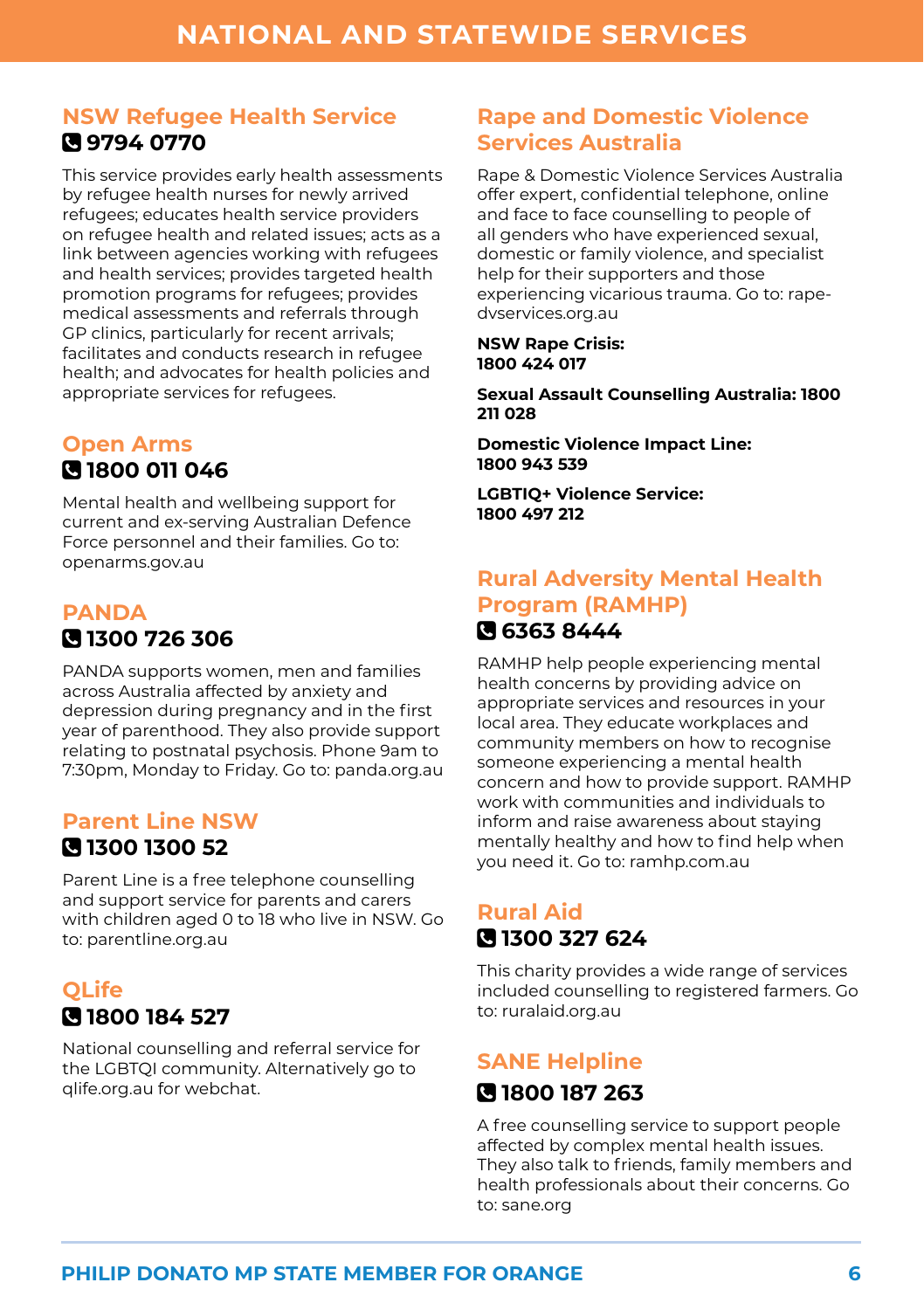### <span id="page-6-0"></span>**The National Indigenous Postvention Service (NIPS) 1800 805 801 (24/7)**

NIPS supports individuals, families and communities affected by suicide or other significant trauma.

#### **Transcultural Mental Health Centre 1800 011 511**

The Transcultural Mental Health Centre (TMHC) works with health professionals and communities across New South Wales to support positive mental health for people from culturally and linguistically diverse communities.

#### **WayAhead Mental Health Association NSW 1300 794 991**

The WayAhead mental health information line can connect you with services, provide support and share information. Available from 9am to 5pm, Monday to Friday. Outside those hours, the WayAheadDirectory is available online at [directory.wayahead.org.au](http://directory.wayahead.org.au)

#### **Wellways Helpline 1300 111 500**

Wellways Helpline is for people experiencing issues with their mental health and wellbeing. It provides support to individuals, families, friends and carers as well as professionals and the community. All our Helpline volunteers are 'peers', people who have a lived experience of mental health issues. Go to: [wellways.org](https://www.wellways.org/)

### **1800RESPECT 1800 737 732 (24/7)**

Trained counsellors provide help and support to people impacted by sexual, domestic or family violence. Go to: [1800respect.org.au](https://1800respect.org.au/)

## **CENTRAL WEST SERVICES**

## **Catholic Care Wilcannia-Forbes, Family and Carers Mental Health**

## **6863 5426**

This service improves the health and wellbeing of people who are caring for others suffering from mental illness. It provides activities to raise awareness to improve a carer's knowledge, as well as an understanding of their own self-care and general health. This program is offered in areas including Parkes, Forbes, and Orange. Go to: [ccwf.org.au](http://ccwf.org.au)

### **Catholic Care Wilcannia-Forbes, Family Mental Health Support Service**

## **6863 5426**

This service helps young people aged between 0-18 who are at risk of or showing early signs of mental illness. Individual services include support to young people and their families and mental health well-being programs. The program also participates widely in community events to raise awareness of early intervention and to help the community have a better understanding of, and response to, mental health issues affecting young people. This program is offered in areas including Parkes, Forbes, Trundle, Orange and Molong. Go to: [ccwf.org.au](http://ccwf.org.au)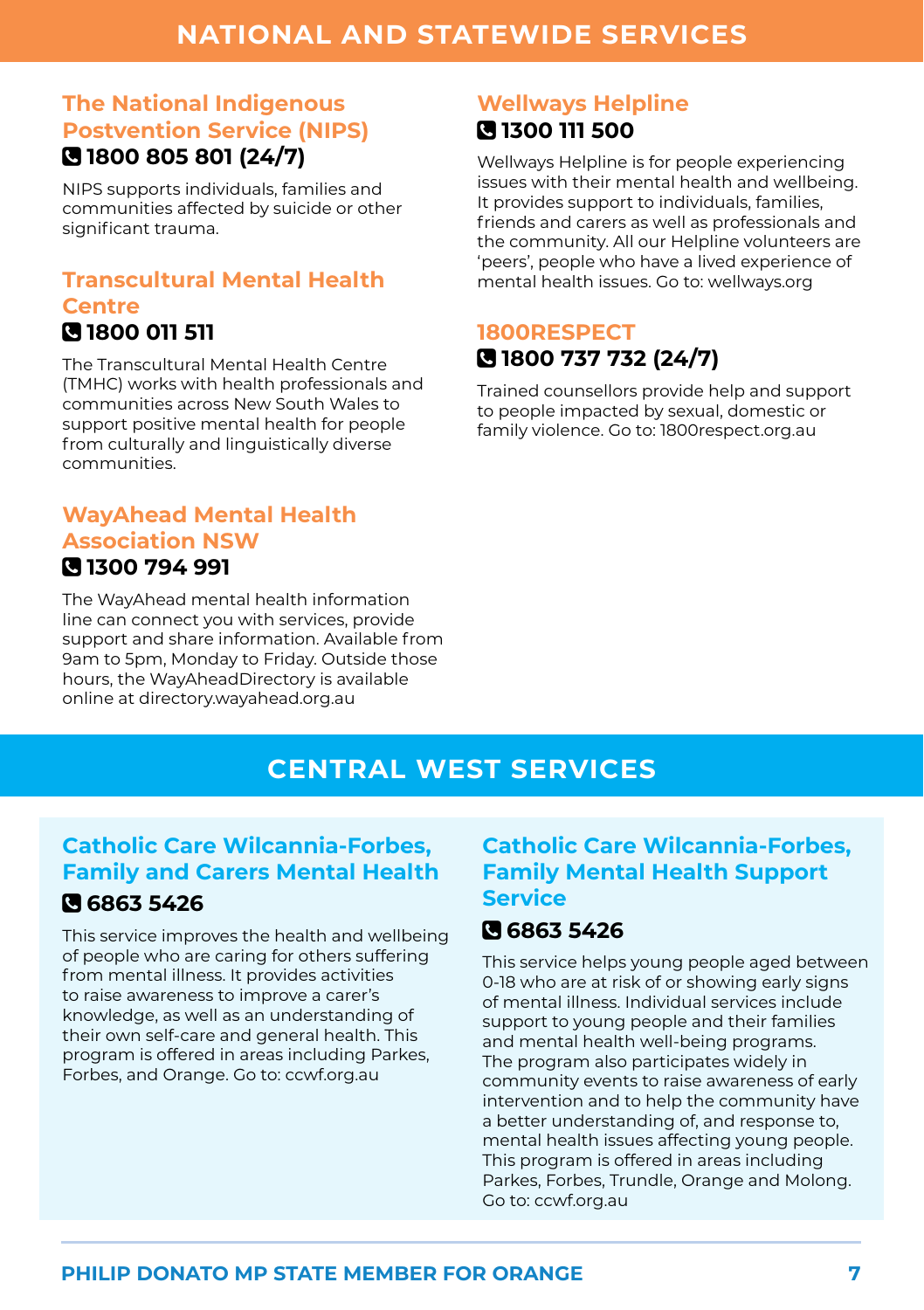#### <span id="page-7-0"></span>**Lifeline Central West 1300 798 258 13 11 14 Crisis Line**

A counselling and support service that addresses rural suicide, mental health issues, domestic and family violence and other issues within the community. Services include telephone crisis support 24/7, face to face counselling for people experiencing financial difficulty, and corporate training for accredited and non-accredited courses. Go to: [lifelinecentralwest.org.au.](http://lifelinecentralwest.org.au) Online chat: [lifeline.org.au/crisis-chat](http://lifeline.org.au/crisis-chat)

## **Strong Minds Western NSW 6826 5271**

Strong Minds provides access to free and effective psychological services for people aged 12+ living in regional, rural and remote NSW. This service can be accessed through a referral from your GP.

## **Cabonne Council Region**

#### **Cumnock/Yeoval Community Health Centre 6846 4323**

Provides a wide range of health services throughout the Yeoval and Cumnock areas, including mental health referrals.

## **Forbes Shire Council Region**

#### **Benevolent Society – Rural Youth Mental Health 1800 236 762**

Rural Youth Mental Health Service (RYMH) offers early intervention services for young people (12-25) with, or at risk of, mental illness. Go to: [benevolent.org.au](http://benevolent.org.au)

## **Flourish Australia 1300 779 270**

The service provides accommodation, support and rehabilitation to people with complex needs and mental health issues. Support levels are based on the needs of the person. Go to: [flourishaustralia.org.au](http://flourishaustralia.org.au)

#### **Forbes Community Health Centre 6850 7300**

Provides referrals to mental health services for residents in Forbes, with outreach to areas including Eugowra, Trundle, Tullamore and Peak Hill.

## **Orange City Council Region**

#### **Benevolent Society 1800 236 762**

Offering counselling services to clients and referrals to specialist services for individuals, families and children. Go to: [benevolent.org.au](https://www.benevolent.org.au/)

### **Centacare 6331 8944**

Centacare offers professional counselling and psychological services provided by psychologists, social workers, accredited mental health practitioners and counsellors. Go to: [centacarebathurst.com.au](http://centacarebathurst.com.au)

#### **Child & Adolescent Mental Health Services (CAMHS)- Orange Base Hospital 6369 7320**

A specialised mental health service for young people aged 10-18 years, with a range of services from assessment to treatment options. Inpatient services are also available.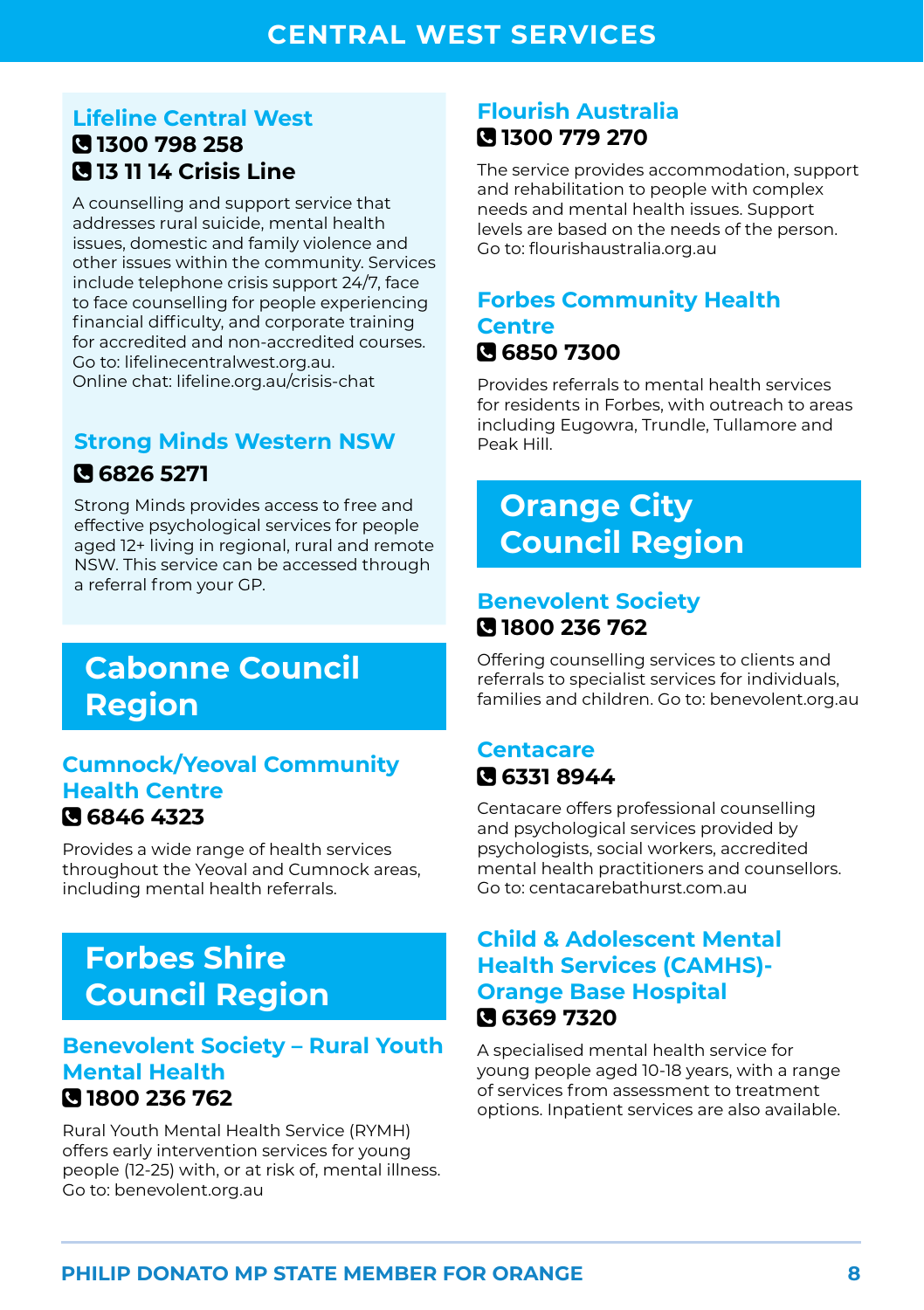#### **Community Mental Health Team Curran Centre Orange 6369 2030**

The acute team for treatment and referral of people suffering from depression and/or major mental illness. There is a mental health crisis intervention for all age groups in life crisis situations.

#### **Flourish Australia Orange 1300 779 270**

The service provides accommodation, support and rehabilitation to people with complex needs and mental health issues. Support levels are based on the needs of the person. Go: to [flourishaustralia.org.au](http://flourishaustralia.org.au)

#### **GROW Group Orange 1800 558 268 (Option 2)**

A community organisation that runs support groups for people with mental illness, focusing on recovery, support and personal development. Groups are run by people with lived experience who share their skills in managing mental health needs. Meetings include discussion, sharing experiences and information and resources. Go to: [grow.org.au](http://grow.org.au)

### **Headspace 6369 9300**

Headspace offers early intervention services for 12 to 25 year olds who are having a tough time, or would just like to improve their health and well-being. Go to: [headspace.org.au](http://headspace.org.au)

#### **Interrelate Orange 6363 3650**

Services available include counselling, mediation, disability family service, Indigenous service and children's contact service. Several programs available for parenting, grandparents, communication, divorce and separation. Go to: [interrelate.org.au](http://interrelate.org.au)

#### **LikeMind 6311 1700**

LikeMind is a primary mental health program, funded by the NSW Ministry of Health. LikeMind provides free and confidential integrated services for adults between the age of 18 and 65 years experiencing mental health concerns, as well as their families and carers. Go to[: likemind.org.au](https://likemind.org.au/)

#### **Mission Australia: Enhanced Adult Community Living Support - Western NSW 6360 4018**

Enhanced Adult Community Living Support (EACLS) provides psychosocial supports, in partnership with clinical supports delivered by the Local Health District, to people aged 16+ with severe mental health illness. Referrals come from either NSW Health, Justice Health or Corrections NSW. Daily living skills training includes self-care, personal hygiene, cleaning, shopping, cooking and transport. Clients are also supported to comply with medication and access clinical assistance such as medical appointments, facilitate access to education, vocational training and employment as well as participation in social, leisure and recreational activities. Support can also include transition from hospital or the correctional system to community living. Go to: [missionaustralia.com.au](http://missionaustralia.com.au)

#### **Mission Australia: National Psychosocial Support Transition (NPST) – Orange 6360 4018**

Mission Australia's psychosocial support services in Orange support people with mental illness as they transition to the NDIS, as well as to those who are not eligible for NDIS or for whom NDIS is not the most appropriate support. Working within a recovery framework, the service supports people to achieve their recovery goals by providing non-clinical services so that people are able to maintain their housing, manage their finances and daily living activities, engage in work or training, and maintain their physical and social wellbeing. Go to: [missionaustralia.com.au](http://missionaustralia.com.au)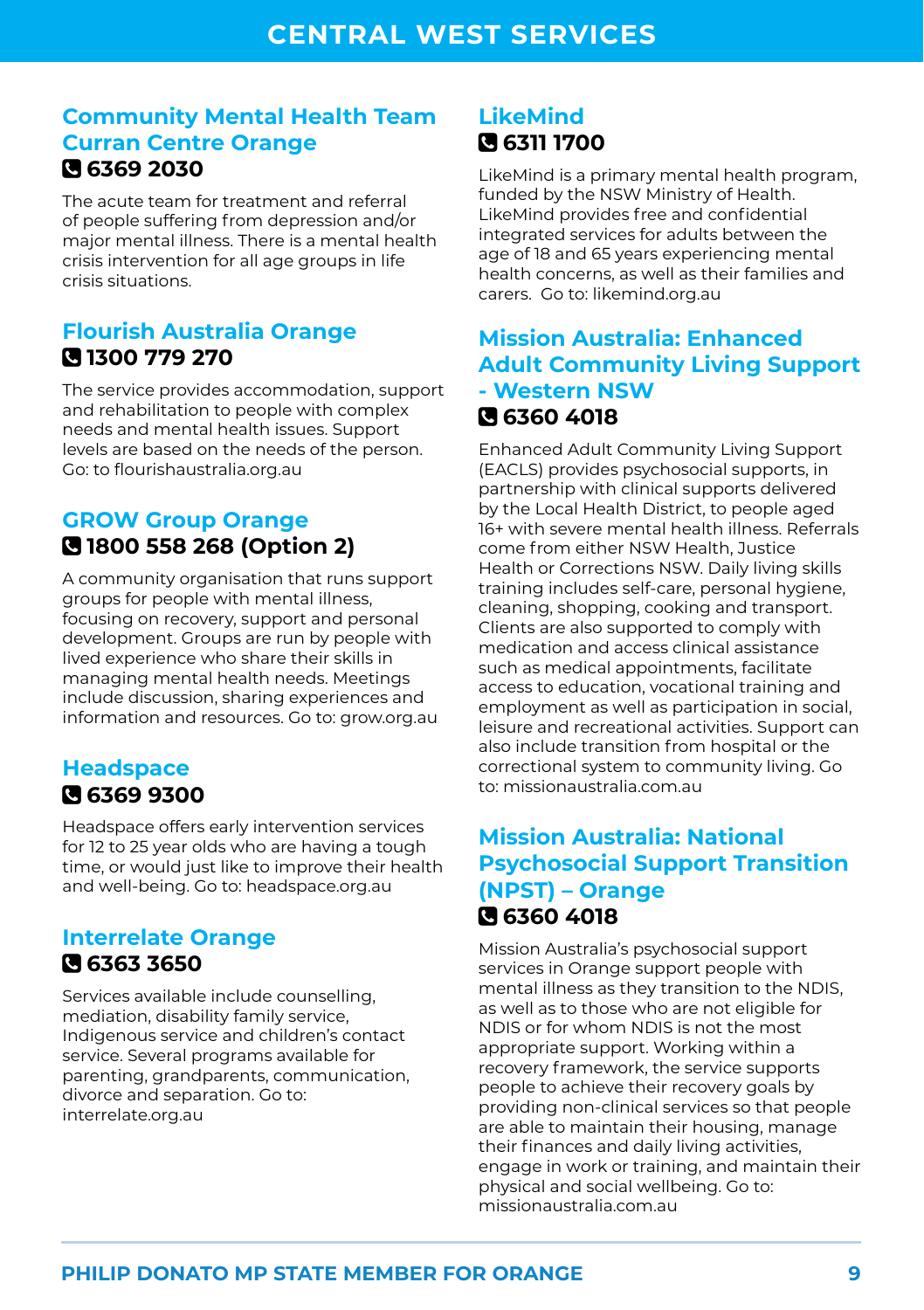#### <span id="page-9-0"></span>**Mission Australia: Youth On Track - Central West NSW 6360 4018**

Youth on Track is an early intervention program for 10-17 year olds who are at-risk of long-term involvement in the justice system. Youth on Track supports young people (and their families) through case management and evidence-informed interventions to reduce their criminogenic risks and address their needs. Go to: [missionaustralia.com.au](http://missionaustralia.com.au)

#### **Specialist Infant Child Youth and Family Services 6369 7320**

The core business of the Child and Adolescent Team is to provide a comprehensive mental health service to children and young people up to the age of 17/18 years with moderate to severe mental health problems and their families/carers.

#### **Orange Aboriginal Medical Service**  $\overline{a}$ **6393 9000**

Orange Aboriginal Service provides a wide range of health services, including mental health. You do not have to be of Aboriginal descent to access services. Go to: [oams.net.au](https://www.oams.net.au/)

#### **Orange - Infant Child Youth and Family Mental Health Services 6369 7320**

Provides specialist assessment, intervention and treatment for children and young people up to 18 years with severe mental health problems

### **Satellite Housing Integrated Programme Support (SHIPS) 6362 9182**

This is a recovery-focused rehabilitation program which includes in-house living skills assessment, formulation of care plan, regular psychiatric clinics and referrals to nongovernment organisations.

## **Parkes Shire Council Region**

## **Benevolent Society 1800 236 762**

Offering counselling services to clients and referrals to specialist services for individuals, families and children. Go to: [benevolent.org.au](http://benevolent.org.au)

#### **Benevolent Society – Rural Youth Mental Health 1800 236 762**

Rural Youth Mental Health Service (RYMH) offers early intervention services for young people (12-25) with, or at risk of, mental illness. Go to: [benevolent.org.au](http://benevolent.org.au)

#### **Flourish Australia Parkes 1300 779 270**

The service provides accommodation, support and rehabilitation to people with complex needs and mental health issues. Support levels are based on the need of the person. Go to: [flourishaustralia.org.au](http://flourishaustralia.org.au)

#### **Parkes Community Mental Health, Drug and Alcohol Team 6861 2570**

This service provides mental health services to Parkes and Forbes, with outreach services to areas including Peak Hill and Alectown.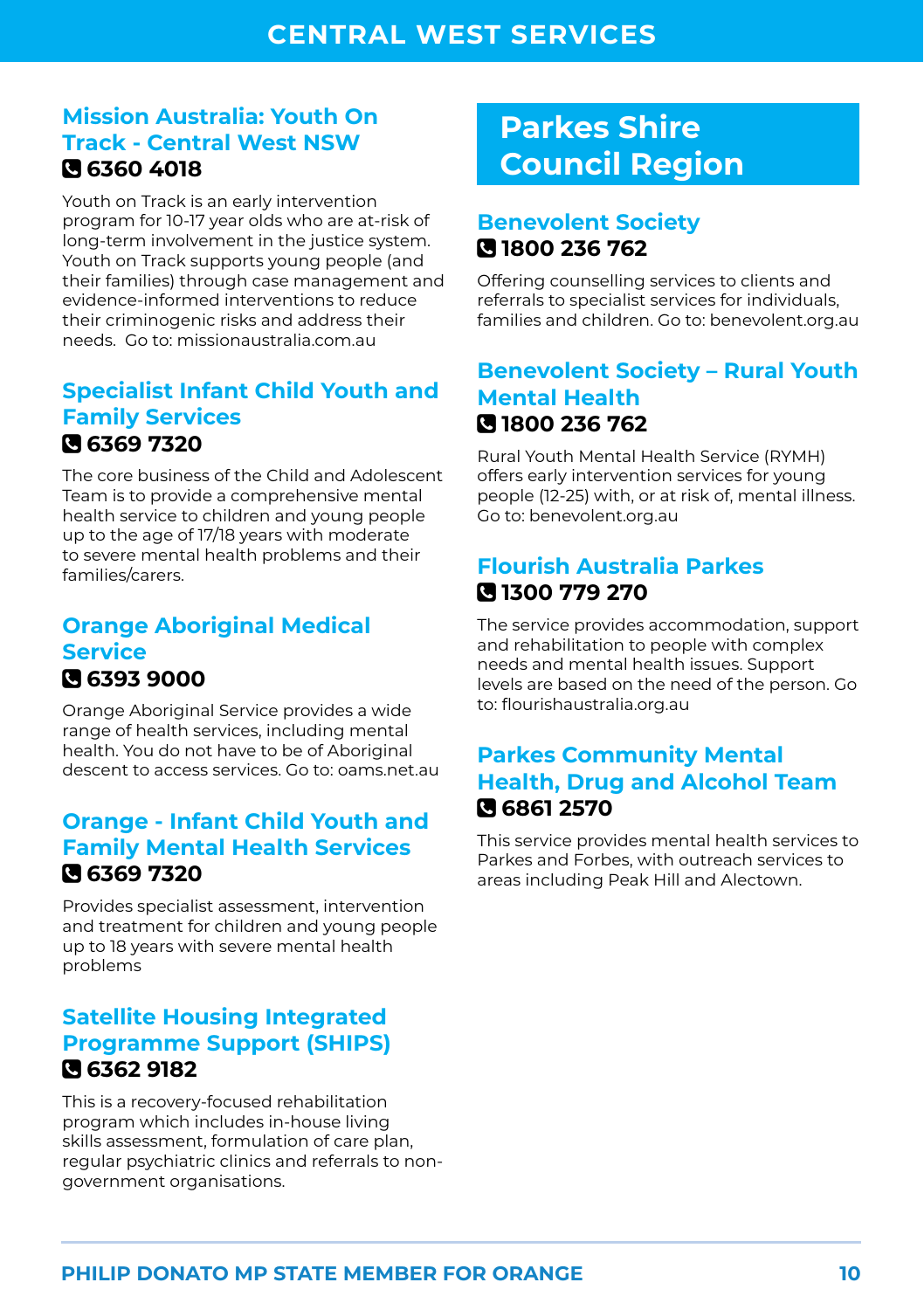### <span id="page-10-0"></span>**Bite Back**

#### **[www.biteback.org.au](http://www.biteback.org.au)**

BITE BACK is Black Dog Institute's free, self-guided online wellbeing and resilience program for young people aged 13 - 16 years old. Evidence shows that using Bite Back can decrease symptoms of depression and anxiety and increase wellbeing.

#### **Black Dog Institute**

#### **[www.blackdoginstitute.org.au](http://www.blackdoginstitute.org.au)**

The Black Dog Institute provides information about mental health concerns, including downloadable fact sheets.

#### **Children of Parents with a Mental Illness (COPMI)**

#### **[www.copmi.net.au](http://www.copmi.net.au)**

Promoting better outcomes for children and families where a parent experiences mental illness.

#### **eCentreClinic [ecentreclinic.org](http://ecentreclinic.org)**

This website is an internet based research clinic developed by the Centre for Emotional Health at Macquarie University that develops and tests state-of-the-art free online treatment courses for people with symptoms of worry, anxiety (including OCD and PTSD), stress, depression, low mood and other health conditions, including chronic pain.

## **E-couch**

#### **[ecouch.com.au](http://ecouch.com.au)**

This website provides information about emotional problems (including depression and anxiety disorders), what causes them, how to prevent them and how to treat them. It also provides computerised therapy designed to equip the user with strategies to improve anxiety and depression, along with a workbook to track progress and record experiences.

## **Gidget Foundation Australia**

#### **[gidgetfoundation.org.au](http://gidgetfoundation.org.au)**

Gidget Foundation Australia is made up of a dedicated group of health professionals, parents, friends, family members, and supporters – all of whom share a passion for raising awareness of perinatal depression and anxiety.

#### **GROW [grow.org.au/egrow/](http://grow.org.au/egrow/)**

GROW is a community-based organisation that has helped thousands of Australians with their recovery from mental ill-health through a unique program of mutual support and personal development. The Grow Program is based on a 12-step program of personal growth of mutual help and support. The program is all-inclusive and draws on many principles for mental, social and spiritual health.

#### **Head to Health [headtohealth.gov.au](http://headtohealth.gov.au)**

Head to Health can help you find digital mental health services from some of Australia's most trusted mental health organisations. It brings together apps, online programs, online forums, and phone services, as well as a range of digital information resources.

## **iBobbly**

#### **[blackdoginstitute.org.au/resources](http://blackdoginstitute.org.au/resources-support/digital-tools-apps/ibobbly/)[support/digital-tools-apps/ibobbly/](http://blackdoginstitute.org.au/resources-support/digital-tools-apps/ibobbly/)**

A social and emotional wellbeing self-help app for young Aboriginal and Torres Strait Islander peoples aged 15 years and over. Available to download on iTunes or Google Play.

#### **Mental Health Online [mentalhealthonline.org.au](http://mentalhealthonline.org.au)**

Mental Health Online provides comprehensive and effective online services and programs free of charge. If you're experiencing mental distress, their services can help you understand and address your needs through self-assessment, self-help and, if you choose, online professional support.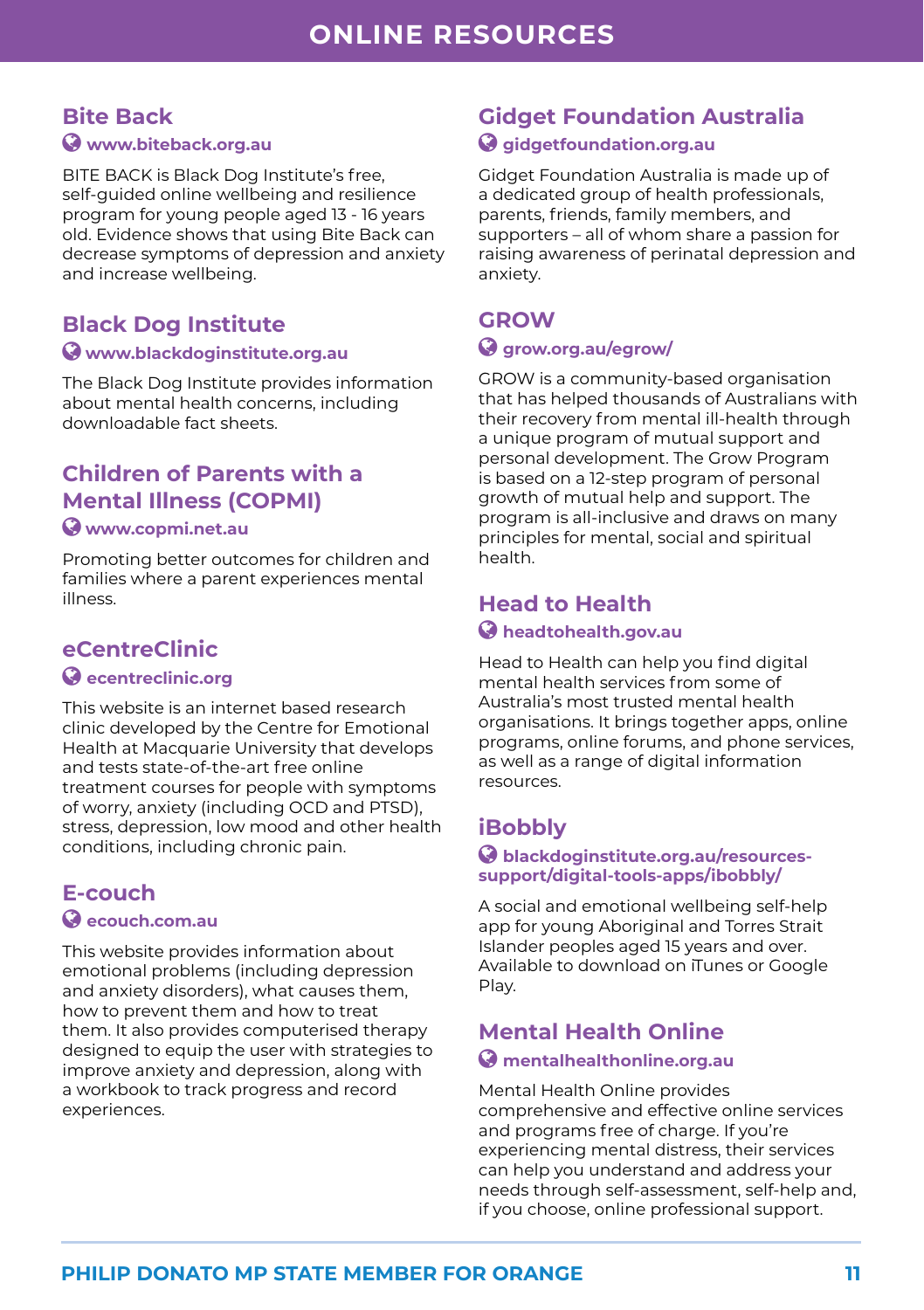#### **Mood Gym [moodgym.com.au](http://moodgym.com.au)**

Moodgym is an interactive self-help book which helps you learn and practice skills which can help to prevent and manage symptoms of depression and anxiety

#### **Mum Mood Booster**

#### **[mummoodbooster.com](https://mummoodbooster.com/public/)**

Evidence based online treatment designed to help women to recover from postnatal depression.

#### **myCompass**

#### **[mycompass.org.au](http://mycompass.org.au)**

This is an internet and mobile phone selfhelp program provided by the Black Dog Institute. It is designed for people with mild-to-moderate anxiety and depression. It allows the user to self-monitor feelings and behaviours that may be troubling them and provides self-help modules to learn the skills to manage these better.

#### **Neami National**

#### **[neaminational.org.au](http://neaminational.org.au)**

A community-based organisation providing services to improve mental health and wellbeing in local communities.

#### **ParentWorks**

#### **[parentworks.org.au](http://parentworks.org.au)**

Free online evidence-based program for parents and caregivers.

#### **ReachOut [reachout.com](http://reachout.com)**

Information, forums and online tools for young people aged 14 to 25 years. They also provide information for parents to make it easier to help their teenagers.

## **Reimagine**

#### **[reimagine.today](https://reimagine.today/)**

Supporting people living with mental health conditions with the NDIS.

#### **Smiling Mind  [smilingmind.com.au](http://smilingmind.com.au)**

A pre-emptive mental health space with youth-based mindfulness programs.

## **The Brave Program  [brave4you.psy.uq.edu.au](http://brave4you.psy.uq.edu.au)**

The BRAVE Program is an interactive, online program for the prevention and treatment of childhood and adolescent anxiety. The programs are free, and provide ways for children and teenagers to better cope with their worries. There are also programs for parents.

#### **THIS WAY UP  [thiswayup.org.au](http://thiswayup.org.au)**

THIS WAY UP is run by the Clinical Research Unit for Anxiety and Depression in Sydney. It offers free information on anxiety disorders and depression, online therapy and brief courses designed to help a person learn to manage these disorders. These courses can be taken either as self-help or used under the guidance of a GP or mental health professional.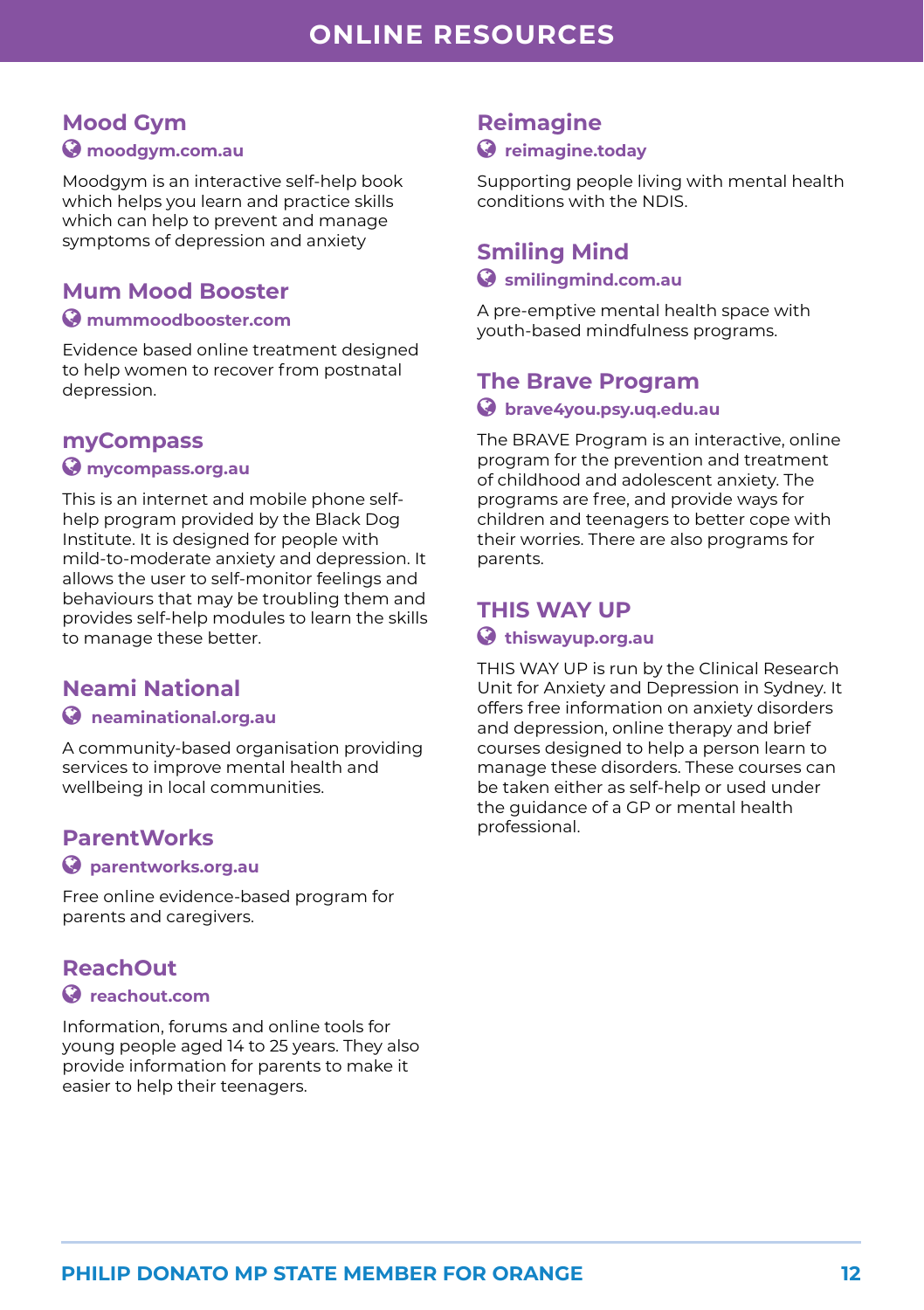#### <span id="page-12-0"></span>**Boys to the Bush 02 6025 2510**

Providing an environment free from the distractions for disengaged boys, allowing boys the opportunity to be surrounded by positive influences and giving them opportunities to succeed. Encouraging mateship, resilience and a sense of belonging. Go to: [boystothebush.org.au](http://boystothebush.org.au)

#### **Central West Mums**

A positive and supportive group all about connection, inspiration, conversation and collaboration. Find their group on Facebook by searching Central West Mums NSW. Go to: [centralwestmums.com.au](http://centralwestmums.com.au)

## **Cabonne Shire Council Region**

#### **Mens Shed 1300 550 009**

A place for men to go and socialise while meeting new people and working on new skills or improving old ones. The focus is on the overall wellbeing of men, physically, emotionally, and mentally by involvement in the community and working on activities, hobbies and projects. For phone numbers for Mens Sheds throughout Cabonne, go to: [mensshed.org](http://mensshed.org)

#### **CWA**

The CWA is the largest women's organisation in Australia and aims to improve conditions for country women and children. They reach that aim in various ways including lobbying for change, helping the local community. creating a network of support and meeting together in towns and cities. For phone numbers for CWA groups throughout Cabonne, go to: [cwaofnsw.org.au](http://cwaofnsw.org.au)

## **Forbes Shire Council Region**

#### **CWA Forbes**

The CWA is the largest women's organisation in Australia and aims to improve conditions for country women and children. They reach that aim in various ways including lobbying for change, helping the local community, creating a network of support and meeting together in towns and cities. For phone numbers for CWA groups in Forbes, go to: [cwaofnsw.org.au](http://cwaofnsw.org.au)

### **Mens Shed 1300 550 009**

A place for men to go and socialise while meeting new people and working on new skills or improving old ones. The focus is on the overall wellbeing of men, physically, emotionally, and mentally by involvement in the community and working on activities, hobbies and projects. For phone numbers for Mens Sheds in Forbes, go to: [mensshed.org](http://mensshed.org)

## **Orange City Council Region**

#### **CWA Orange**

The CWA is the largest women's organisation in Australia and aims to improve conditions for country women and children. They reach that aim in various ways including lobbying for change, helping the local community, creating a network of support and meeting together in towns and cities. For phone numbers for CWA groups in Orange, go to: [cwaofnsw.org.au](http://cwaofnsw.org.au)

#### **Mr Perfect**

Mr Perfect is a grassroots charity that brings men together at BBQs in local parks across Australia, to create community and connection. They also provide online support, information and resources for the good of men's health. Go to: [mrperfect.org.au](http://mrperfect.org.au)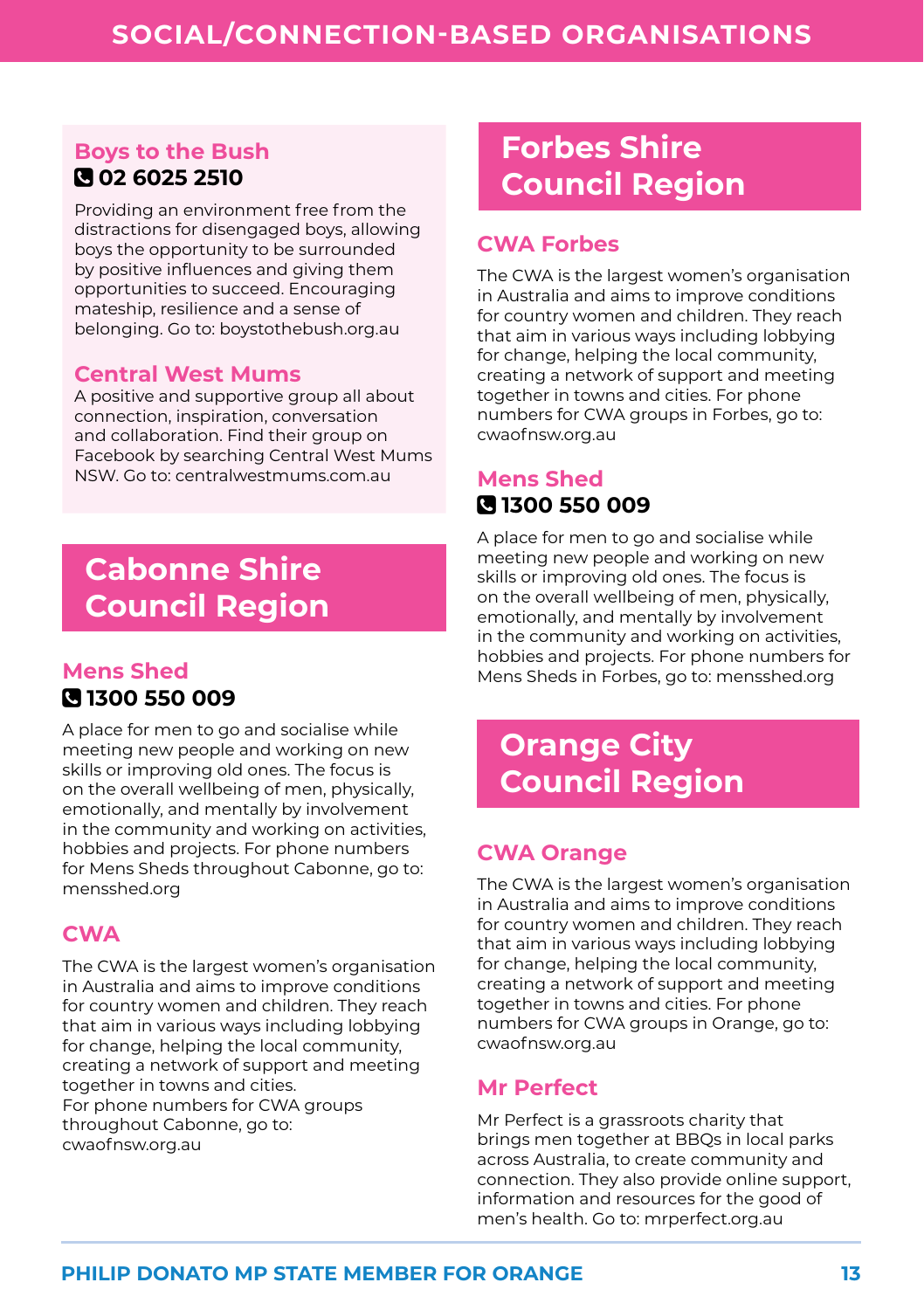## <span id="page-13-0"></span>**Orange Growth Room (Supported by Lifeline Central West)**

## **1300 798 258**

Growth Rooms are community supported free, peer to peer sessions which provide an opportunity for men to come together, connect and support each other in their community. A Growth Room consists of around 10 men who meet once a month for two hours to share their experiences and learn practical tools to improve health and wellness i.e. diet, sleep, exercise, mindfulness and basic Cognitive Behavioural Therapies (CBT), all designed by mental health professionals. Growth Rooms are designed to be safe spaces for men, allowing them to be open and honest, with an on-call psychologist available if required. Email: [growthrooms@](mailto:growthrooms@lifelinecentralwest.org.au) [lifelinecentralwest.org.au](mailto:growthrooms@lifelinecentralwest.org.au)

#### **Orange Mens Shed**

A place for men to go and socialise while meeting new people and working on new skills or improving old ones. The focus is on the overall wellbeing of men, physically, emotionally, and mentally by involvement in the community and working on activities, hobbies and projects. For phone numbers for Mens Sheds in Orange, go to: [mensshed.org](http://mensshed.org)

#### **Orange Region Suicide Prevention Network**

The Orange and Region Suicide Prevention Network was established with the support of Wesley Lifeforce to bring together community members and service providers, with a common goal of reducing the impact of suicide in the local community. For more information visit their Facebook page; [facebook.com/ORSPN](http://facebook.com/ORSPN)

#### **Orange Womens Shed 6365 6500**

Offering a safe environment for all women who have little to no support and want to learn new skills to enhance their independence. Find them on Facebook: [facebook.com/orangewomensshed](https://www.facebook.com/Orangewomensshed/)

### **Tradies in Sight 0423 432 341**

Tradies in Sight is a mental health and wellbeing organisation dedicated to supporting tradies in Regional NSW. Go to: [tradiesinsight.support](https://tradiesinsight.support/)

## **Parkes Shire Council Region**

#### **CWA**

The CWA is the largest women's organisation in Australia and aims to improve conditions for country women and children. They reach that aim in various ways including lobbying for change, helping the local community, creating a network of support and meeting together in towns and cities. For phone numbers for CWA groups in Parkes, go to: [cwaofnsw.org.au](http://cwaofnsw.org.au)

## **Mens Shed**

A place for men to go and socialise while meeting new people and working on new skills or improving old ones. The focus is on the overall wellbeing of men, physically, emotionally, and mentally by involvement in the community and working on activities, hobbies and projects. For phone numbers for Mens Sheds in Parkes, go to: [mensshed.org](http://mensshed.org)

#### **Neighbourhood Central – Boys Group 6862 1872**

Peak Hill Boys Group is a Neighbourhood Central initiative designed to provide a safe space for Peak Hill boys aged 8 to 16 years to experience constructive fun along with educational and cultural experiences. Participants are exposed to positive role models and experiences in a relaxed and engaging environment. Go to: [ncentral.org.au](http://ncentral.org.au)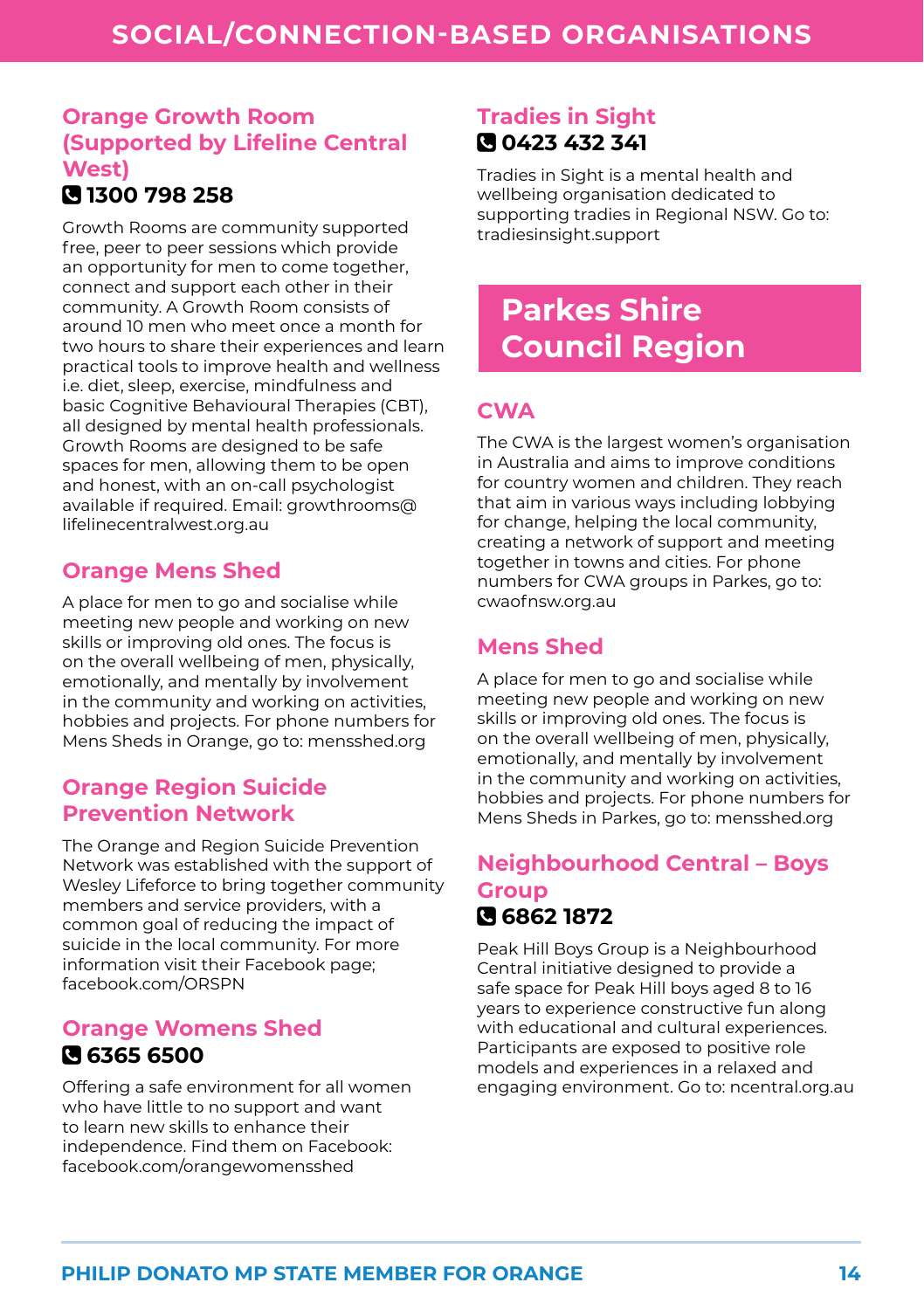#### <span id="page-14-0"></span>**Bloomfield Hospital Orange 6369 8000**

Bloomfield Hospital is a public mental health hospital that provides inpatient mental health services. It includes mental health intensive care, acute, sub-acute, forensic, rehabilitation and psychogeriatric units. Services at Bloomfield Hospital also include: 24/7 telephone consultation; Youth Day Care Program; Involuntary Drug & Alcohol unit; Child & Adolescent Mental Health Services.

**Canowindra Soldiers Memorial Hospital 6364 4300** 

#### **Eugowra Memorial Multipurpose Service 6850 4000**

**Lachlan Health Service - Forbes 6850 7100**

**Lachlan Health Service - Parkes 6861 2400**

**Molong Health Service 6369 4100**

**Orange Health Service 6369 3000**

**Peak Hill Multipurpose Service 6869 5200**

**Trundle Multipurpose Service 6892 1900**

**Tullamore Multipurpose Service 6892 6400**

#### **YOUR DOCTOR**

**Your doctor can also refer you to services by psychologists, social workers and occupational therapists. Medicare rebates are available for up to 10 individual and 10 group therapy sessions for people who have been diagnosed with a mental disorder and have a mental health care plan.**

**A 'GP Mental Health Care Plan' is a written document established by you and your doctor depending on your diagnosis and personal requirements. It will enable you to claim money from Medicare for professional services from** 

**psychologists and mental health workers. The form will take time to complete so it is best to book a double appointment with your doctor.**

**Ask your doctor about online programs and resources that help you to take care of yourself.**